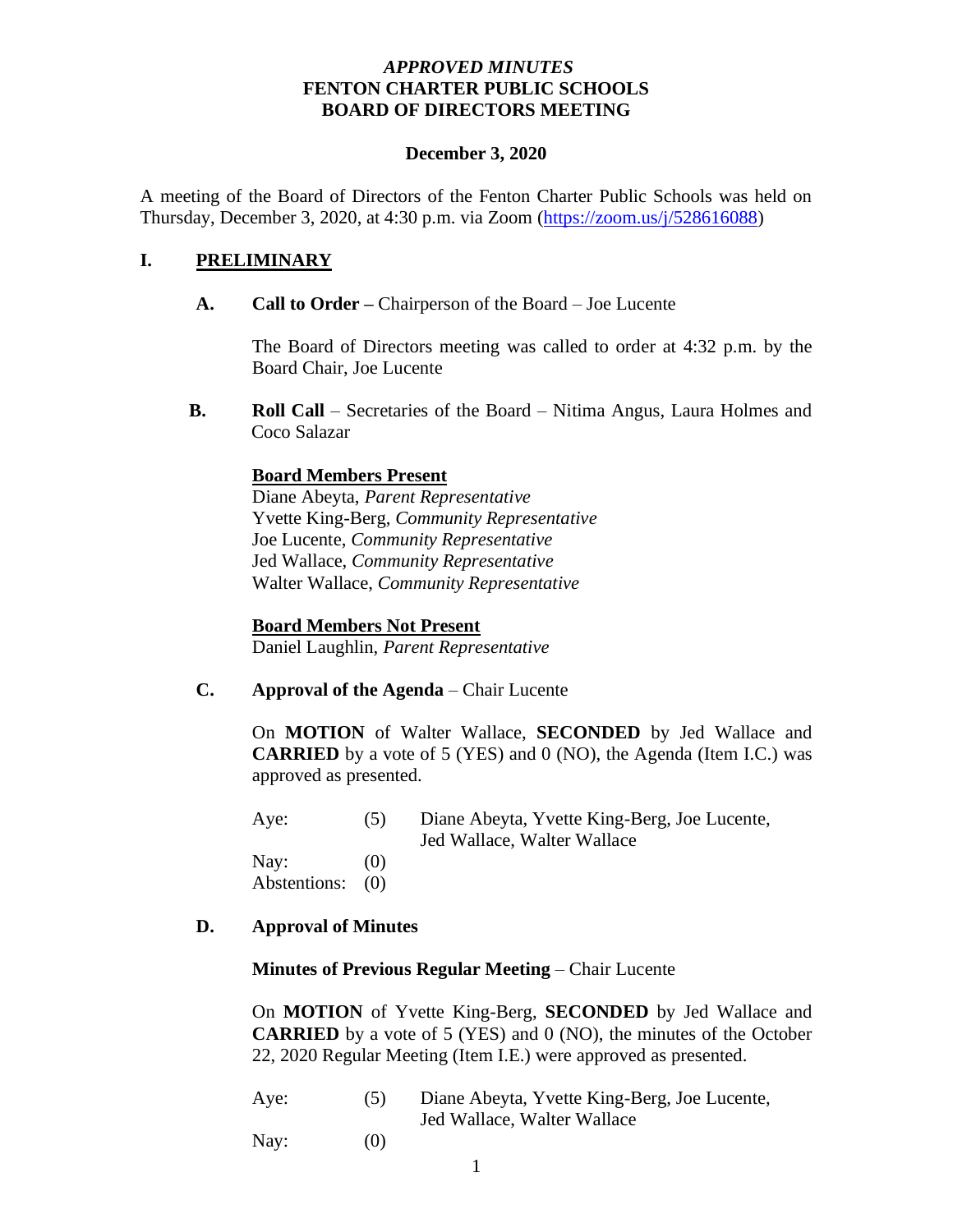Abstentions: (0)

# **II. COMMUNICATIONS**

#### **A. Presentations from the Public** – Chair Lucente

There were no presentations from the public.

# **B. Committee/Council Reports**

Minutes of all meetings held by any committee and/or council were sent to the Board Members prior to this meeting.

There were no further reports by committees/councils.

# **C. Financial Business Manager's Report**

Kristin Dietz, Vice President of EdTec, and Financial Business Manager of the FCPS, presented the following information:

- Consolidated net income is \$1.69M, an increase from the previous forecast of \$216K. The main drivers for this change include:
	- o Increase in state Special Education revenues per LAUSD SELPA rates
	- o Home office received a large Form 990-T refund and ASCIP rebate
	- o Received prior year revenues related to Medi-Cal billing reimbursement and state lottery in excess of accrued revenue
	- o Decrease in federal Title funding per preliminary entitlements
- All schools are on track to fully spend their CARES LLM CRF funds by 12/30/2020
- Cash balances remain strong throughout the year, except for STEM and FCLA, which are currently expected to need cash assistance at the of FY21 and into FY22

# **E. Directors' Reports**

Fenton Avenue Charter School (FACS) – Leticia Padilla Parra, Director, reported.

Santa Monica Boulevard Community Charter School (SMBCCS) – Cary Rabinowitz, Director, reported.

Fenton Primary Center (FPC) – Richard Parra, Director, reported.

Fenton STEM Academy (STEM) – Jennifer Miller, Director, reported.

Fenton Charter Leadership Academy (FCLA) – Jennifer Miller, Director, reported.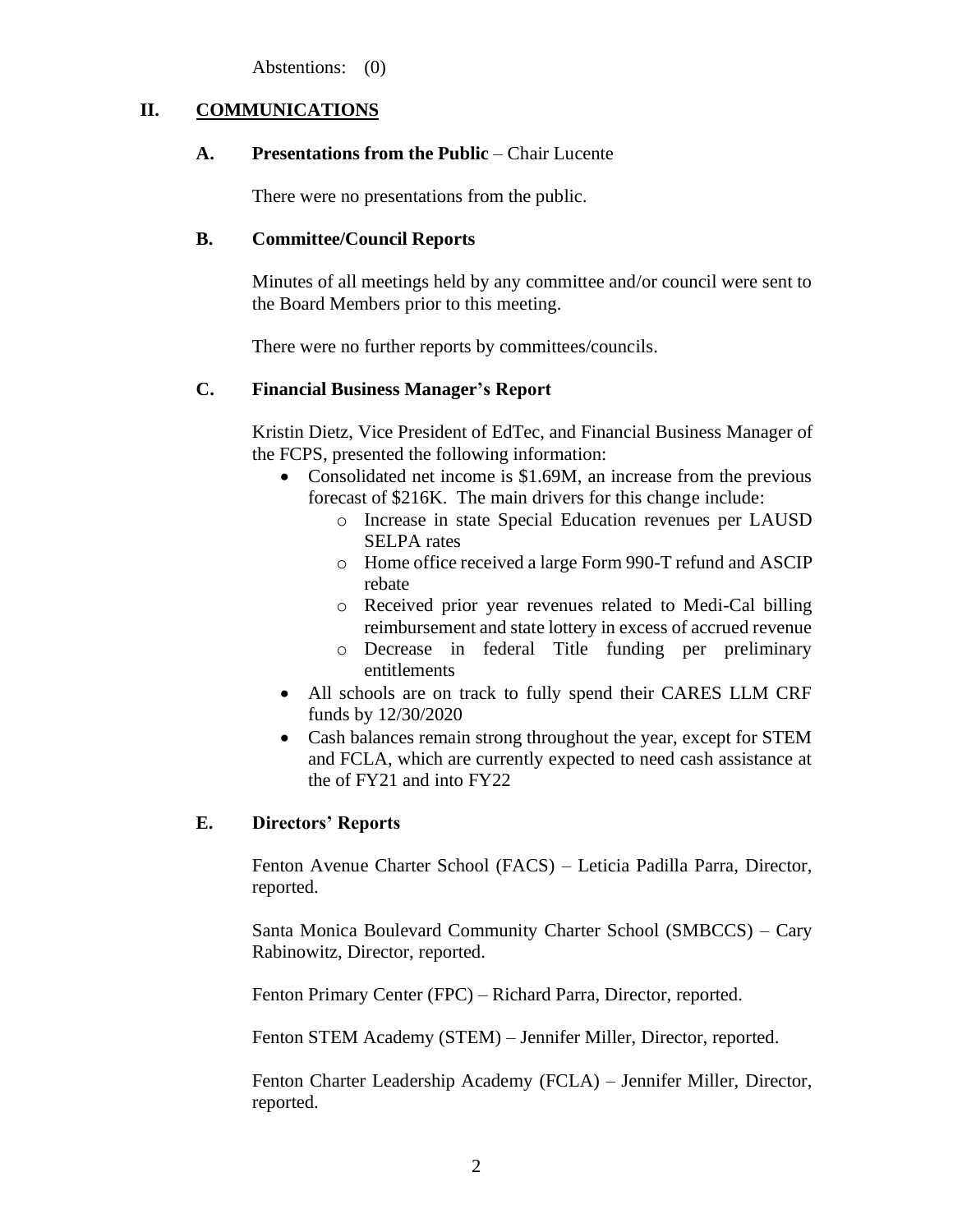# **F. Chief Academic Officer's Report**

Fenton Charter Public Schools (FCPS) – Dr. David Riddick, Chief Academic Officer reported.

## **G. Executive Director's Report**

Fenton Charter Public Schools (FCPS) – Irene Sumida, Executive Director, reported.

# **III. CONSENT AGENDA ITEMS**

# **A. Recommendation to approve revised FCPS Uniform Complaint Procedures Instrument**

On **MOTION** of Jed Wallace, **SECONDED** by Yvette King-Berg and **CARRIED** by a vote of 5 (YES) and 0 (NO), the recommendation to approve the Consent Agenda (Item III.A.) was approved.

| Aye: | (5) | Diane Abeyta, Yvette King-Berg, Joe Lucente,<br>Jed Wallace, Walter Wallace |
|------|-----|-----------------------------------------------------------------------------|
| Nay: | (0) |                                                                             |

Abstentions: (0)

# **IV. ITEMS SCHEDULED FOR ACTION**

**A. Recommendation to approve resubmission of Material Revisions for FACS and FPC to LAUSD with inclusion of Community Impact Assessment and Board Resolution #44 as required by new District policy related to AB 1505**

On **MOTION** of Yvette King-Berg, **SECONDED** by Diane Abeyta and **CARRIED** by a vote of 5 (YES) and 0 (NO), the recommendation to approve the resubmission of Material Revisions for FACS and FPC to LAUSD with inclusion of Community Impact Assessment and Board Resolution #44 as required by the new District policy related to AB 1505 (Item IV.B.) was approved as presented.

| Aye:             | (5) | Diane Abeyta, Yvette King-Berg, Joe Lucente,<br>Jed Wallace, Walter Wallace |
|------------------|-----|-----------------------------------------------------------------------------|
| Nay:             | (0) |                                                                             |
| Abstentions: (0) |     |                                                                             |

# **B. Recommendation to approve LAUSD Certification of Board Compliance Review**

On **MOTION** of Yvette King-Berg, **SECONDED** by Walter Wallace and **CARRIED** by a vote of 5 (YES) and 0 (NO), the recommendation to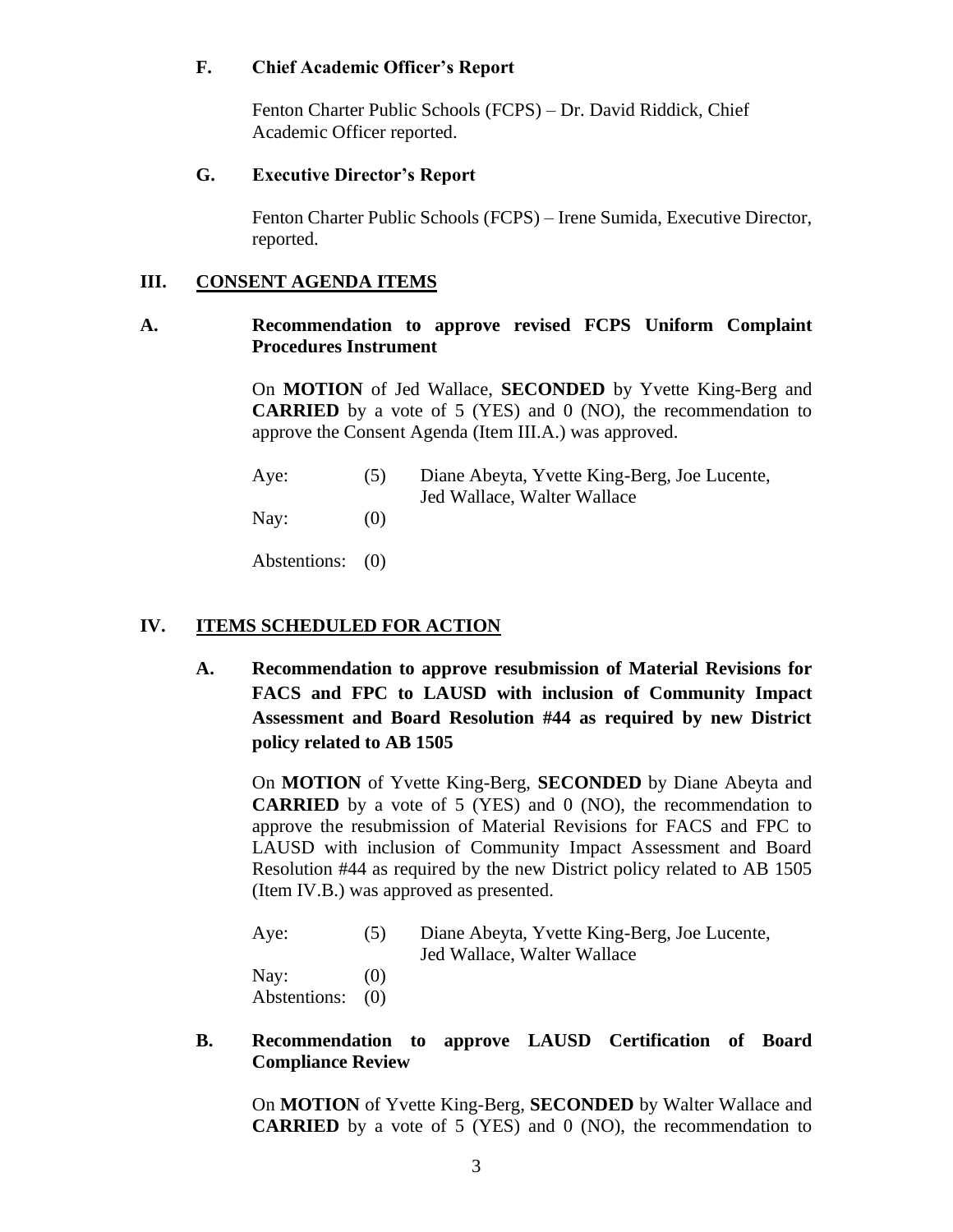approve the LAUSD Certification of Board Compliance Review (Item IV.B.) was approved as presented.

| Aye:             | (5) | Diane Abeyta, Yvette King-Berg, Joe Lucente, |
|------------------|-----|----------------------------------------------|
|                  |     | Jed Wallace, Walter Wallace                  |
| Nav:             | (0) |                                              |
| Abstentions: (0) |     |                                              |

#### **C. Recommendation to approve the First Interim Report**

On **MOTION** of Jed Wallace, **SECONDED** by Walter Wallace and **CARRIED** by a vote of 5 (YES) and 0 (NO), the recommendation to approve the First Interim Report (Item IV.C.) was approved as presented.

| Aye:             | (5) | Diane Abeyta, Yvette King-Berg, Joe Lucente,<br>Jed Wallace, Walter Wallace |
|------------------|-----|-----------------------------------------------------------------------------|
| Nay:             | (1) |                                                                             |
| Abstentions: (0) |     |                                                                             |

#### **D. Recommendation to approve the Budget Overview for Parents**

On **MOTION** of Yvette King-Berg, **SECONDED** by Jed Wallace and **CARRIED** by a vote of 5 (YES) and 0 (NO), the recommendation to approve the Budget Overview for Parents (Item IV.D.) was approved as presented.

| Aye:             | (5) | Diane Abeyta, Yvette King-Berg, Joe Lucente,<br>Jed Wallace, Walter Wallace |
|------------------|-----|-----------------------------------------------------------------------------|
| Nay:             | (0) |                                                                             |
| Abstentions: (0) |     |                                                                             |

#### **E. Recommendation to approve appointment of Juan Alverez to the position of Facilities Manager**

On **MOTION** of Diane Abeyta, **SECONDED** by Walter Wallace and **CARRIED** by a vote of 5 (YES) and 0 (NO), the recommendation to approve the appointment of Juan Alverez to the position of Facilities Manager (Item IV.E.) was approved as presented.

| Aye:             | (5) | Diane Abeyta, Yvette King-Berg, Joe Lucente,<br>Jed Wallace, Walter Wallace |
|------------------|-----|-----------------------------------------------------------------------------|
|                  |     |                                                                             |
| Nay:             | (1) |                                                                             |
| Abstentions: (0) |     |                                                                             |

#### **F. Recommendation to approve addition of "Facilities Specialist" title/position to salary schedule**

On **MOTION** of Yvette King-Berg, **SECONDED** by Diane Abeyta and **CARRIED** by a vote of 5 (YES) and 0 (NO), the recommendation to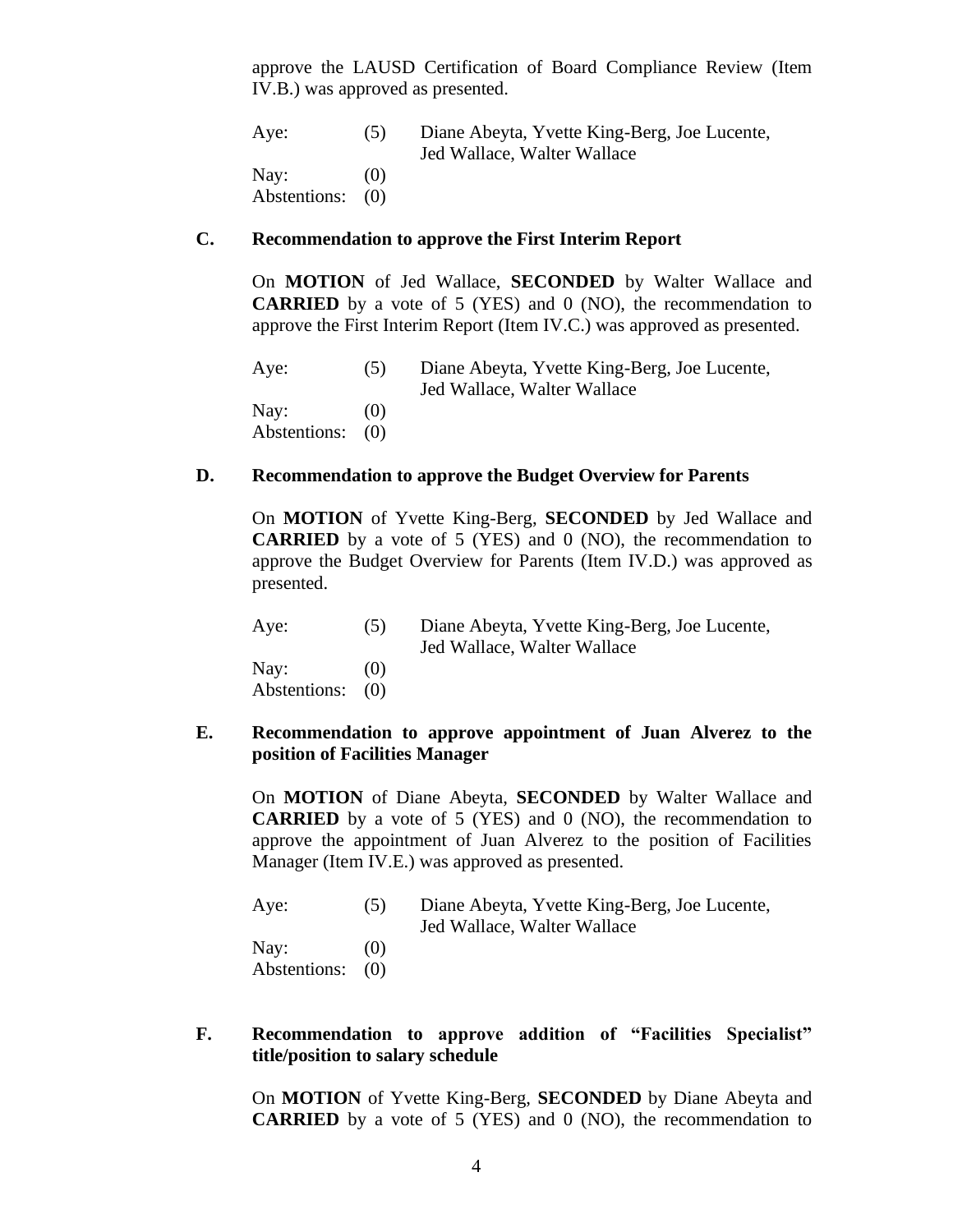approve the addition of the "Facilities Specialist" title/position to the salary schedule (Item IV.F.) was approved as presented.

| Aye:             | (5) | Diane Abeyta, Yvette King-Berg, Joe Lucente,<br>Jed Wallace, Walter Wallace |
|------------------|-----|-----------------------------------------------------------------------------|
| Nay:             | (0) |                                                                             |
| Abstentions: (0) |     |                                                                             |

# **G. Recommendation to approve hiring of additional Maintenance and Operations Worker**

On **MOTION** of Yvette King-Berg, **SECONDED** by Jed Wallace and **CARRIED** by a vote of 4 (YES) and 0 (NO), the recommendation to approve the hiring of an additional Maintenance and Operations Worker (Item IV.G.) was approved as presented.

| Aye:             | (4) | Diane Abeyta, Yvette King-Berg, Joe Lucente,<br><b>Jed Wallace</b> |
|------------------|-----|--------------------------------------------------------------------|
| Nay:             | (0) |                                                                    |
| Abstentions: (0) |     |                                                                    |

*Walter Wallace had to leave the meeting and did not vote on this item*.

# **V. ITEMS SCHEDULED FOR INFORMATION**

#### **A. Brown Act Training – presentation by Janelle Ruley (Young, Minney and Corr LLP)**

- **B. Update on FCPS OPEB Trust**
- **C. Progress on expansion of FCLA and STEM**

#### **D. Strategies for Balancing Budgets in Future Years**

These were information items only and no action was taken.

# **VI. ANNOUNCEMENTS**

The next regular meeting of the Board of Directors of the Fenton Charter Public Schools will be held on Thursday, January 28, 2021 at 4:30 pm via Zoom meeting.

#### **VII. ADJOURNMENT**

The meeting was adjourned at 6:36 p.m.